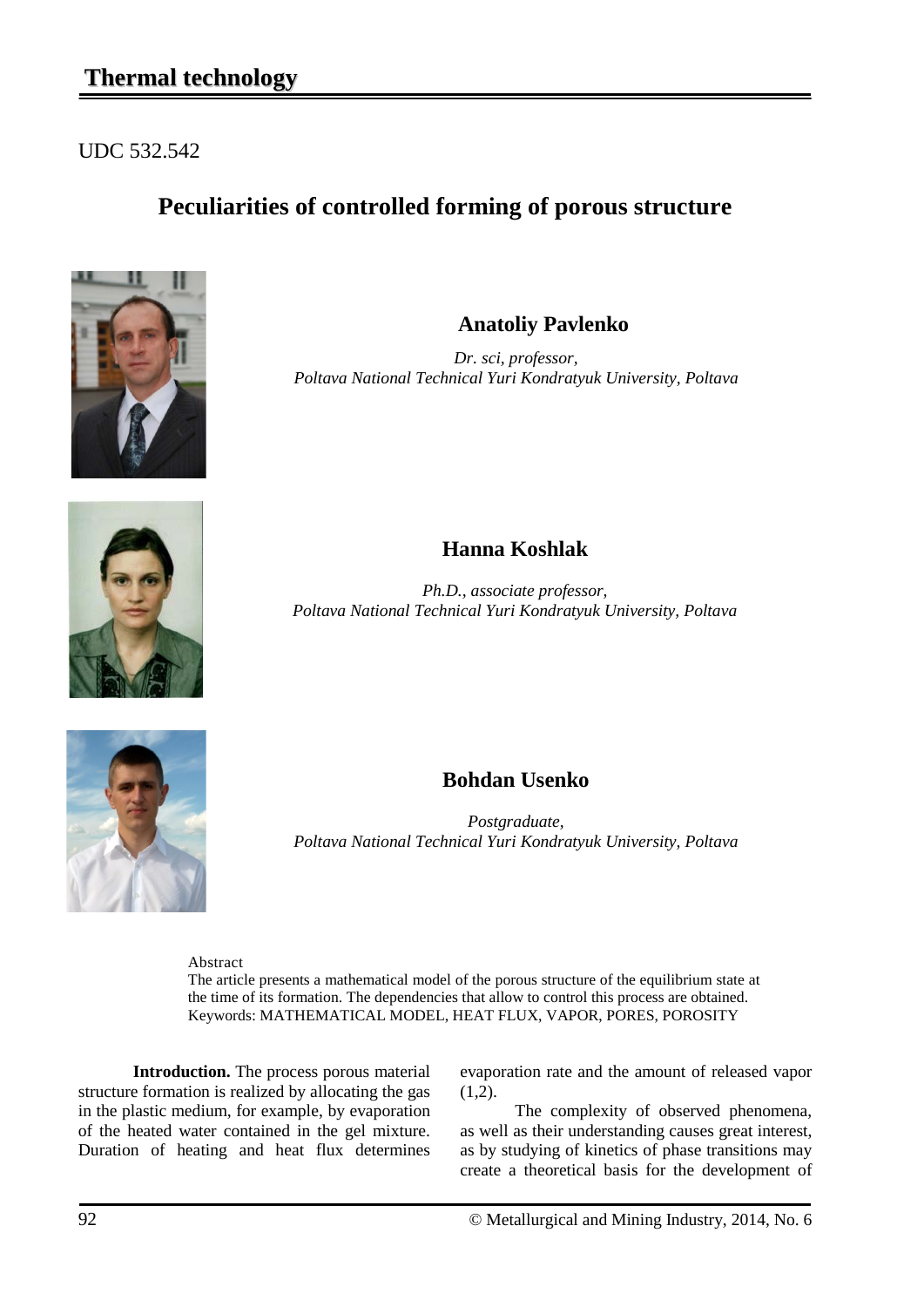new high-intensity technologies in various industries, in particular the production technology of porous insulating materials. And because the average pore size, porosity is mainly determined by the thermal conductivity and strength of the material (3,4), one can assume that by varying the thermal processing modes, a raw material mixture composition and the prescription can create specific porous structure of the material with the projected thermophysical ones.

**Statement of the problem.** Basing on the results of research it is supposed to develop mathematical model of equilibrium state of the porous structure at the time of its formation.

**The results of the work.** The thermal characteristics of porous materials in the general case are determined by their structure, size, type and shape of the pores, their mutual location in the material. For materials with different structures there defined common pattern: the thermal conductivity varies inversely with the total porosity decreases with the increase that is presented in Fig. 1.



**Figure 1.** Influence of porosity of the material on the thermal conductivity:  $1$  - grain structure:  $2$  - fibrous:  $3$  cellular.

On these graphs it is not difficult to determine the optimal values of the porosity and pore shape that achieves maximum effect of suppressing heat transfer. But the influence of the other parameters on thermal conductivity of these dependencies is not reflected. Meanwhile, the shape and size not only affect the thermal conductivity, but also change the nature of given dependence, even qualitatively.

Fig. 1 shows that with increase of porosity, thermal conductivity decreases. However, such characteristic, in our opinion, is not complete and unambiguous, as thermal conductivity depends not only on the material properties and porosity, but the pore size, temperature, type of porosity. Obviously, the equal values of porosity can be achieved, by increasing of amount of small pores. However, thermal conductivity at various temperatures of the material will depend on the porosity at certain pore sizes but such dependences in literary sources are not encountered.

Influence of pore size on the growth of thermal conductivity coefficient at high temperatures is presented in Figure 2.



**Figure 2.** Influence of temperature on the value of the equivalent thermal conductivity coefficient of air in the pores of diameter:1 – 5 mm.; 2 – 2 mm.; 3 – 1 mm.; 4 –  $0.5$  mm.;  $5 - 0.1$  mm.;  $6 - 0.05$  mm.

The figure shows that with the increase of the pore diameter and the temperature coefficient of thermal conductivity  $(\lambda)$  of air in the pores also increases. And the larger the pores, the more significant these changes both qualitatively and quantitatively. The upper graph of changing of nature of the curves can be explained by the occurrence of convective component of heat transfer.

Heat transfer by convection, as one of the components of the internal heat transfer in the fine pores is excluded, as the temperature difference in the pores are too small for the occurrence of the heat flow. It can also be seen in the graphs (lines 3, 4, 5). Therefore, the internal heat transfer to the finely porous material takes place mainly by thermal conductivity.

Thus, the main parameter affecting the thermal conductivity, is the pore size. If the porosity rate technologically provide a certain mean value of the pore diameter, it can be assumed to be a thermal conductivity of the resulting material. The size of the pores is given by the corresponding energy parameters of technology free-swelling. We assume that the swelling of raw mixture happens due to the formation and growth of the vapor phase during heating of wet mixture [1,2,5,6].

As the dynamic characteristic, determining the direction of changes in the size of steam pores, let us take the difference of stresses caused by the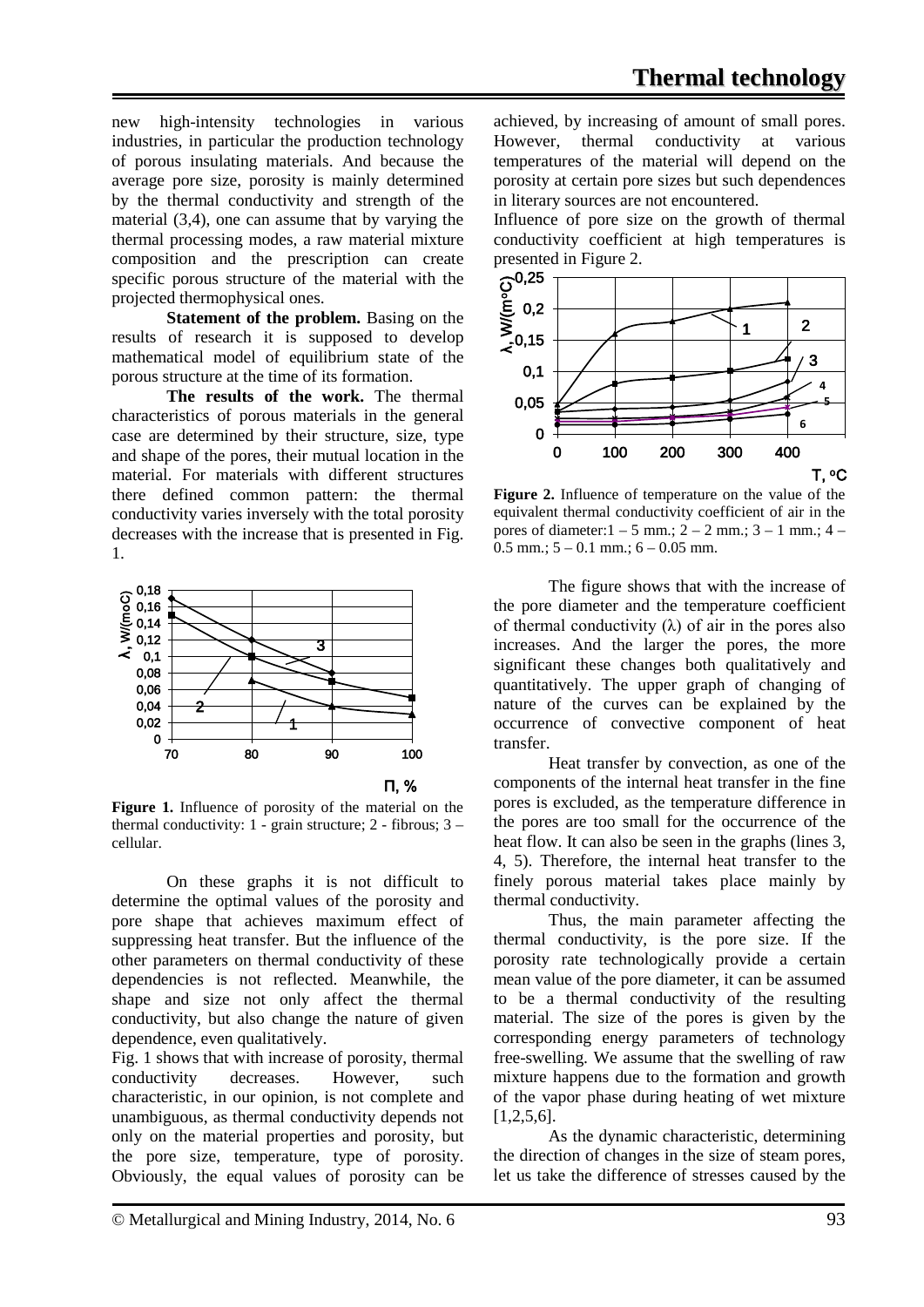# **Thermal technology**

pressure of the steam in the area and the resistance of the boundary surface pores.

The equation of Rayleigh - Plesset characterizes the dynamics of growth or decrease of the vapor bubble. Let us display the equation as follows:

$$
\frac{dw}{d\tau} = -\frac{1,5\rho w^2 + P_z - P_n(T)}{\rho_z R} = -\frac{1,5\rho w^2}{\rho_z R} + \frac{P_n(T) - P_z}{\rho_z R} (1)
$$

After transformations we obtain:

$$
\frac{dw}{w^2 - \frac{P_n(T) - P_e}{1,5\rho}} = \frac{1,5\rho d\tau}{\rho_e R},
$$
\nwhere  $\frac{P_n(T) - P_e}{1,5\rho} = b$ ,  
\n $\frac{dw}{1,5\rho} = b$ ,

w – the rate of growth of a vapor bubble;  $\tau$  – the growth time of the bubble;  $\rho$  – density;  $P_n$  – the pressure inside the vapor cavity;  $P_e$  – the pressure in the surrounding fluid; Т – temperature; *R –* radius of the vapor bubble.

Increase, decrease or stabilization of the size of the bubble can be represented respectively by three cases:

$$
\begin{cases}\nb > 0, & \frac{\sqrt{1.5\rho}}{2\sqrt{P_n(T) - P}} \ln \left| \frac{w - \sqrt{b}}{w + \sqrt{b}} \right| = -\frac{1.5\rho\tau}{\rho_s R} + C, \\
b < 0, & \frac{1}{\sqrt{b}} \operatorname{arctg} \sqrt{\left| \frac{1}{b} \right|} w = -\frac{1.5\rho\tau}{\rho_s R} + C, \\
b = 0, & \frac{1}{w} = -\frac{1.5\rho\tau}{\rho_s R} + C.\n\end{cases}
$$

(3)

$$
\begin{cases}\nC = \frac{1}{2\sqrt{b}} \ln \left| \frac{w_o - \sqrt{b}}{w_o + \sqrt{b}} \right|; & b > 0, \\
C = \frac{1}{\sqrt{b}} \operatorname{arctg} \sqrt{\left| \frac{1}{b} \right|} w_o; & b \prec 0, \\
C = -\frac{1}{w_o}; & b = 0.\n\end{cases}
$$
\n(4)

At  $P(T) - P > 0$  vapor bubble increases,  $P_n(T) - P \le 0$  – decreases; in case  $P_n(T) - P = 0$ its size is stabilized.  $P_n(T)$  depends on the magnitude of the external heat flux (the

temperature). Consequently, the process of pore formation can be controlled.

Transform the system of equations (3) to the form

$$
\begin{cases}\n\ln \left| \frac{w - \sqrt{b}}{w + \sqrt{b}} \right| = \left( -\frac{1.5\rho\tau}{\rho_{\ell}R} + C \right) 2\sqrt{b}, & b > 0; \\
\arctg \sqrt{\left| \frac{1}{b} \right|} w = \left( -\frac{1.5\rho\tau}{\rho_{\ell}R} + C \right) 2\sqrt{b}, & b < 0; \\
w = \frac{\rho_{\ell}R}{1.5\rho\tau - \rho_{\ell}RC}, & b = 0. \\
\frac{w - \sqrt{b}}{w + \sqrt{b}} = \exp 2\sqrt{b} \left( C - \frac{1.5\rho\tau}{\rho_{\ell}R} \right), & b > 0; \\
w = \sqrt{|b|} t g \sqrt{|b|} \left( C - \frac{1.5\rho\tau}{\rho_{\ell}R} \right), & b < 0; \\
w = \frac{\rho_{\ell}R}{1.5\rho\tau - \rho_{\ell}RC}, & b = 0.\n\end{cases}
$$
\n(5)

We denote 
$$
k(\tau) = \exp 2\sqrt{b} \left( C - \frac{1.5 \rho \tau}{\rho_{\ell} R} \right)
$$
 (6)

$$
w - \sqrt{b} = (w + \sqrt{b})k(\tau);
$$
  

$$
w(1 - k(\tau)) = \sqrt{b}(1 + k(\tau))
$$
 (7)

$$
w = \sqrt{b} \frac{1 + k(\tau)}{1 - k(\tau)}.
$$
\n(8)

Thus, the rate of change of the size of the vapor bubble can be determined by the equations:

$$
w(\tau) = \begin{cases} \sqrt{b} \frac{1 + k(\tau)}{1 - k(\tau)}, & b > 0, \\ \sqrt{|b|} t g \sqrt{|b|} \left( C - \frac{1.5 \rho \tau}{\rho_{\ell} R} \right), & b \prec 0, \end{cases} (9)
$$

$$
b = 0, \quad \frac{\rho_{\ell} R}{1.5 \rho \tau - \rho_{\ell} RC}; \quad b = 0.
$$

Consider last case  $P_n(T) - P_1 = 0$ , given that

$$
w = \frac{w_0 \rho_z R}{1.5 \rho w_0 \tau - \rho_z R}.
$$
 (10)

When the pressure difference  $P_n(T) - P_n$ becomes small, the velocity boundary layer, calculated on the first equation converge the initial value, and in particular - to zero. If  $w_0 \neq 0$ , the last expression loses its physical meaning, as in this case  $w = 0$ .

Equation (10) can be written as follows: